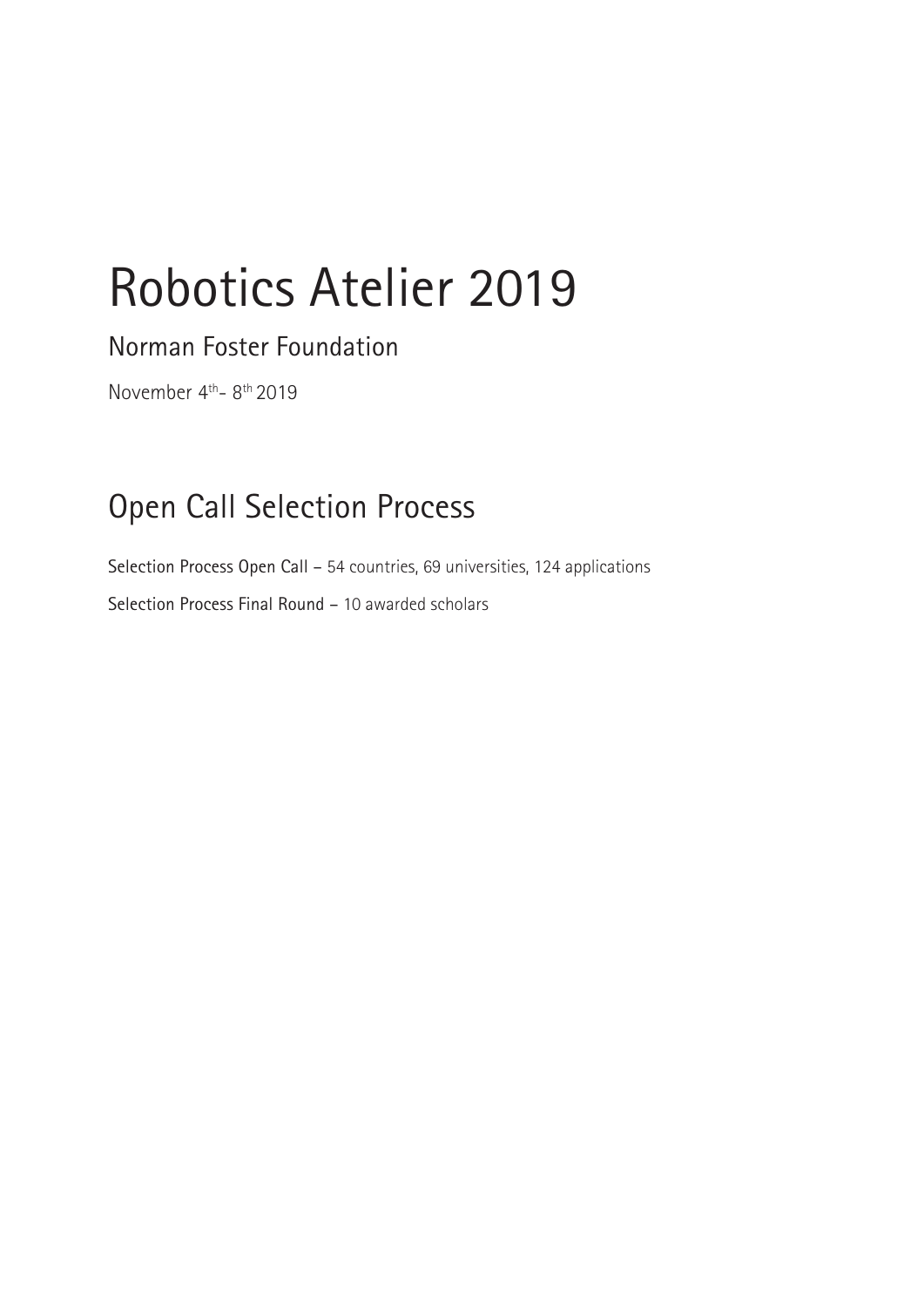### Robotics Atelier 2019

Norman Foster Foundation

#### **Open Call**

List of applicant's provenance - sorted by educational centre's location:

- 1. Argentina, Buenos Aires University
- 2. Argentina, Federal University of Pampa
- 3. Argentina, Universidad Nacional del Litoral
- 4. Australia, The Royal Melbourne Institute of Technology: **2 applications**
- 5. Australia, The University of Melbourne: **4 applications**
- 6. Austria, Innsbruck University: **3 applications**
- 7. Austria, Academy of Fine arts in Vienna
- 8. Belgium, Université Libre de Bruxelles
- 9. Belgium, Faculté d'Architecture La Cambre Horta: **2 applications**
- 10. Brazil, Federal University of Pampa
- 11. Brazil, UNICAMP University
- 12. Canada, Université de Montréal
- 13. Canada, University of British Columbia
- 14. China, Hong Kong University: **2 applications**
- 15. Denmark, University of Southern Denmark
- 16. Dominican Republic, Universidad Iberoamericana
- 17. Ecuador, Pontificia Universidad Católica del Ecuador
- 18. Egypt, Cairo University
- 19. France, National School of Architecture of Nantes
- 20. Germany, University of Stuttgart: **6 applications**
- 21. Ghana, Ashesi University
- 22. Greece, Aristotle University of Thessaloniki
- 23. Greece, National Polytechnic University of Athens
- 24. Greece, Technical University of Crete
- 25. Greece, NTUA Athens University
- 26. India, GITAM School of Architecture
- 27. India, School of Planning and Architecture of Bhopal
- 28. Italy, Venice International University
- 29. Italy, Sapienza University
- 30. Italy, Politecnico di Milano: **2 applications**
- 31. Italy, University Of Sassari
- 32. Japan, University of Tokyo: **2 applications**
- 33. Lebanon, Beirut Arab University
- 34. Lebanon, American University of Beirut: **6 applications**
- 35. Germany, Technical University of Munich
- 36. Germany, Leibniz Universität Hannover
- 37. Mexico, Universidad Iberoamericana
- 38. Mexico, Monterrey Institute of Technology and Higher Education (ITESM): **6 applications**
- 39. Nigeria, Ahmadu Bello University Zaria: **5 applications**
- 40. Nigeria, University of Nigeria
- 41. Pakistan, Faculty of Architecture and Built Environment: **2 applications**
- 42. Singapore, National University of Singapore
- 43. Spain, University of Malaga
- 44. Spain, Advanced Architecture Institute of Catalonia: **5 applications**
- 45. Spain, Polytechnic University of Catalonia
- 46. Spain, Polytechnic University of Madrid: **4 applications**
- 47. Switzerland, ETH Zürich: **3 applications**
- 48. Switzerland, EPFL Lausanne
- 49. The Netherlands, Technical University Delft: **2 applications**
- 50. Turkey, Istanbul Technical University
- 51. United Kingdom, London Metropolitan University
- 52. United Kingdom, Bartlett School of Architecture UCL: **3 applications**
- 53. United Kingdom, Royal College of Art
- 54. United Kingdom, University of Westminster: **2 applications**
- 55. United Kingdom, University of Nottingham: **2 applications**
- 56. United Kingdom, University of Newcastle
- 57. United Kingdom, Northumbria University
- 58. United Kingdom, Royal College of Art
- 59. United Kingdom, Architectural Association School: **2 applications**
- 60. United States of America, University of California, Berkeley
- 61. United States of America, Illinois Institue of Technology
- 62. United States of America, University of Harvard: **9 applications**
- 63. United States of America, Massachusetts Institute of Technology: **5 applications**
- 64. United States of America, Southern California Institute of Architecture
- 65. United States of America, UCLA: **2 applications**
- 66. United States of America, Cranbrook Academy of Art
- 67. United States of America, UCLA University
- 68. Uruguay, UdelaR University
- 69. Zimbabwe, National University of Science and Technology